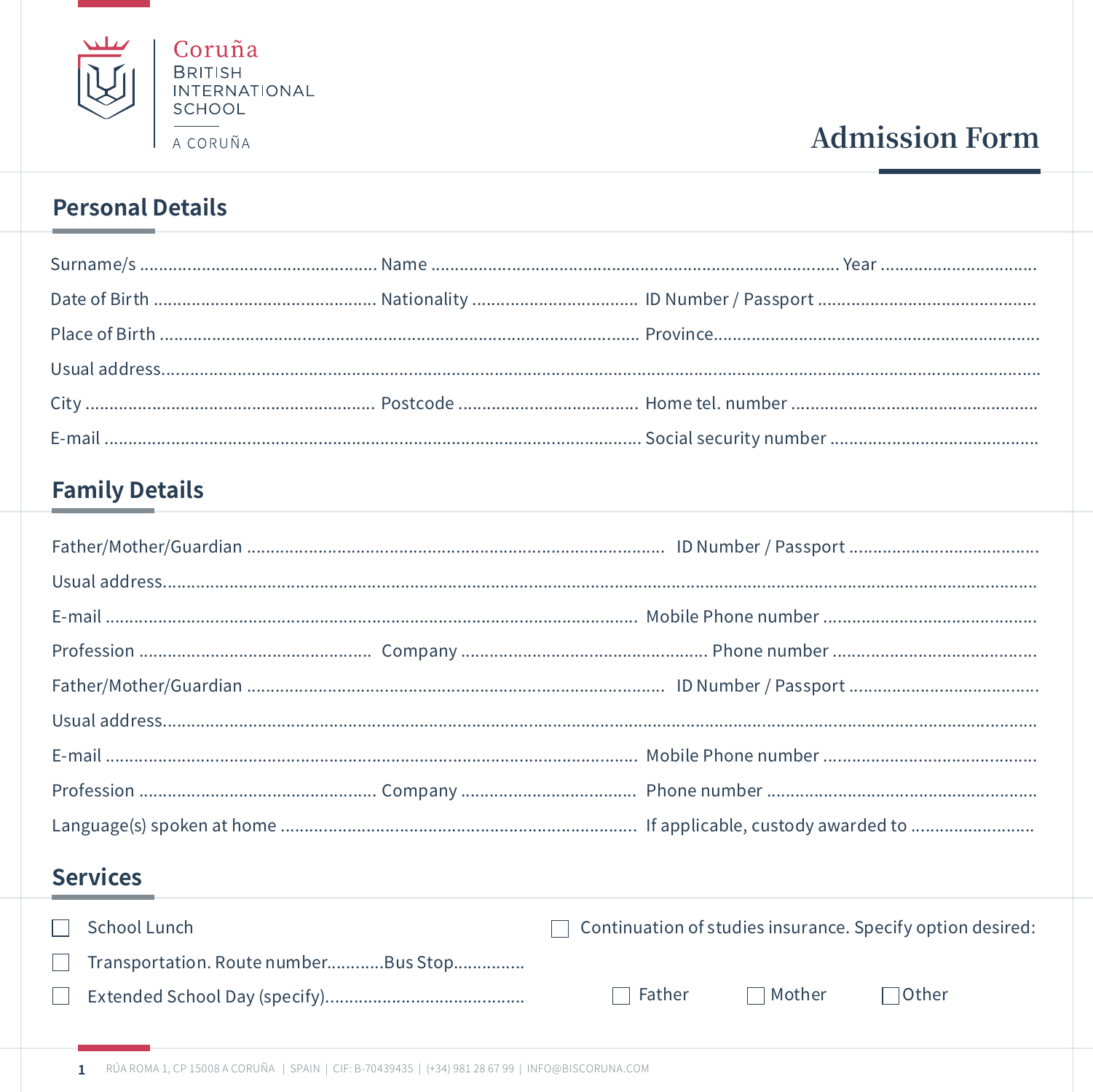

# **Admission Form**

### **Observations**

### **Previous Schools**

| Name | Year |
|------|------|
|      |      |
| Name | Year |
|      |      |
| Name | Year |

### **Statistics**

### How did you find out about us?

| $\Box$ Other children in the school                       | Radio                 |
|-----------------------------------------------------------|-----------------------|
| $\Box$ A business data base                               | Internet              |
|                                                           | $\Box$ Proximity      |
| $\Box$ Relatives / Friends / Acquaintances School website | Press<br>$\mathbf{I}$ |
| School Website                                            |                       |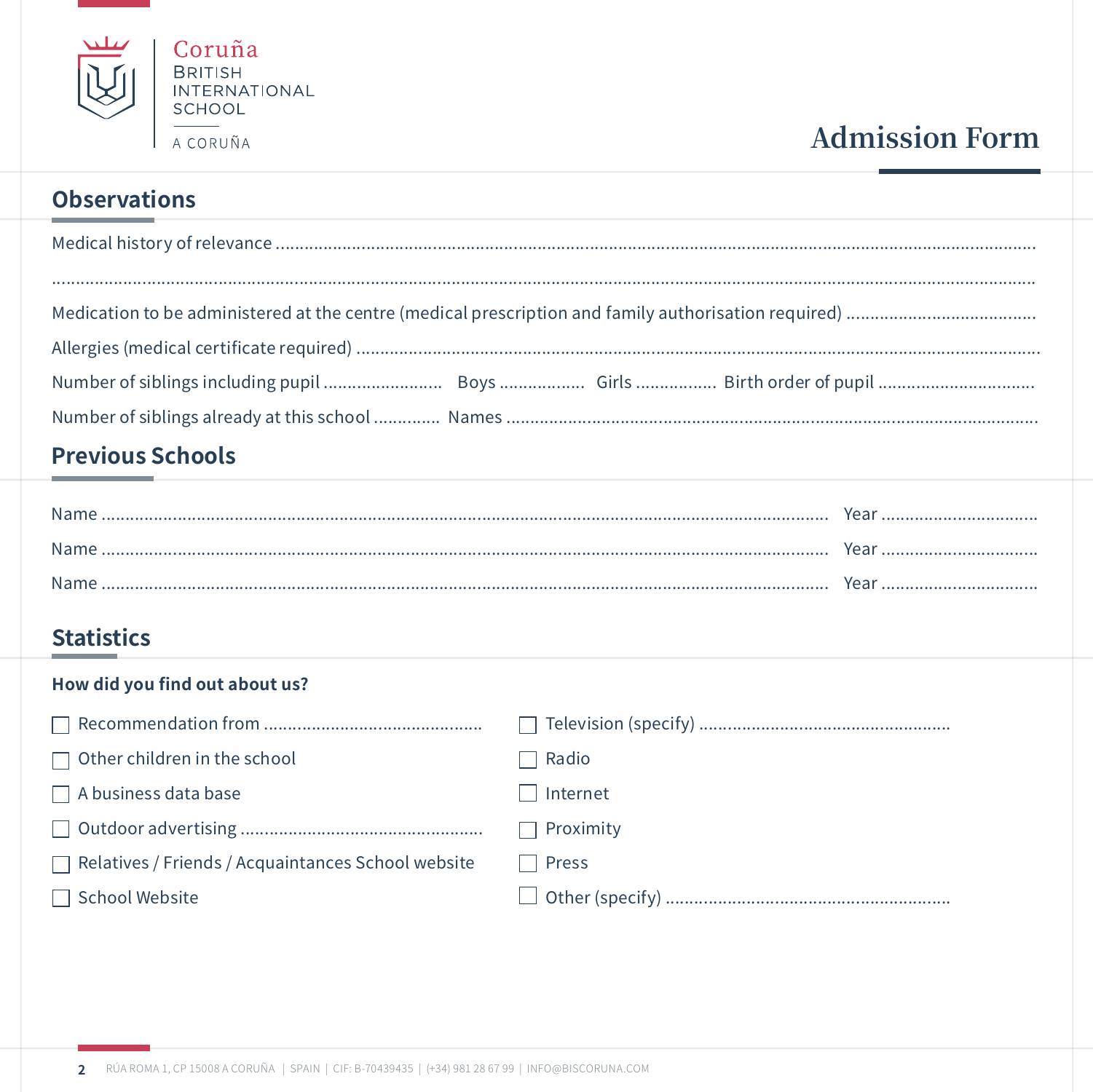#### **By means of this Admissions Document, you, the undersigned**

**1.** Formally reserve a place in the school. At the time of registration, you will receive the Administrative Rules, the content of which you will expressly state that you know, together with the Educational Plan and Ethos of the school, which are accessible in the CAV,

"Comunidad y Aula Virtual" (Community and Virtual Classroom) online platform, to which the school will give you access. While waiting for said access to the CAV, you may request to be sent these documents by e-mail.

**2.** The father, mother or guardian undersigned declares

that he has custody of his child (by court order of precautionary measures or by final divorce ruling if this is the case), and that the other parent knows and accepts the enrolment of the child in the Centre and that he is aware that this decision is subject to knowledge and approval of the other parent and, in the event of disagreement, to the decision of the competent court.

**3.** You authorise the School to transfer the student to the nearest medical centre with which the school is affiliated in the event of an accident or illness, always after attempting to contact the parents/guardians by all available means.

**4.** You authorise your child's attendance at and participation in the academic and extracurricular activities that the School schedules during the school year, whether these be outings, excursions or trips.

**5.** The parents or guardians signing this document com- mit to pay the fees established by the centre. Failure to pay two monthly instalments will result in the suspension of the services contracted with the School, until the whole amounts due have been paid in full.

**6.** The School, through the "New Agora Auxiliary Service Society", has contracted a 'Continuation of Studies Insurance' for all Centres which guarantees that every student whose parents are insured (mother, father, or both parents in accordance to the contract) can continue their studies in the School to end of Baccalaureate in the case of death or total and permanent disability. With the objective of covering this type of circumstance, and with the accumulated experience we now have, we recommend everyone to contract this insurance in addition to any other life insurance you may have. It is an annual insurance and covers the whole school year. It should be contracted on the Admission Form or on the Enrolment Reservation Form and will be charged for in the September monthly school fees. There is also an option for paying for the insurance in monthly installments which will be charged together with the monthly school fees.

#### **7. DATA PROCESSING**

#### **Means by which data is processed**

In accordance with current legislation, we are required to inform the parties concerned that all personal data will be dealt with by O CASTRO BRITISH SCHOOL A CORUÑA, S.L. (hereinafter referred to as "Coruña British International School" or "the School") as the organisation responsible for handling said data. Data will be processed both manually and using automated systems.

#### **Purposes for which data is required**

- For the administration of the admissions process.

- For accounting, fiscal and administrative processes required by the School.

- To manage Direct Debits in the data owner's name if applicable

- So that the owner of the data might be able to exercise their legal rights.

- For academic and educational management processes.

#### **Legitimising the data handling process**

- By means of a contract (student admission contract) drawn up between the owner of the data and O CASTRO BRITISH SCHOOL A CORUÑA, S.L. - Via the attached consent form signed by the owner of the data.

#### **Potential recipients of your data**

- Organisations forming part of Nuevo Ágora Centro de Estudios, S.L. (hereinafter referred to as "Globeducate") in the European Economic Area as listed in the following<br>LIRL: https://www.globeducate.com/schools/ All  $URI:$  https://www.globeducate.com/schools/ personal data shall be used solely and exclusively for the purposes outlined above and in compliance with the conditions stated for the use of same.

- Should a Direct Debit be required, the school's bank and the data owner's bank will have access to the aforemen- tioned personal data in order to manage said Direct Debit in accordance with current legislation.

- The tax administration assigned to deal with these matters, in order to fulfil the necessary legal and fiscal requirements.

- Public administrative bodies assigned to educational matters, in accordance with legal requirements.

- The receiving educational establishment in situations where a transfer of files is required.

- In the case of students studying at an associated educational establishment overseas, data held on file for students, and their parents or legal guardians may be transferred to said centre for the purposes outlined above.

#### **Commercial communications**

The School may distribute commercial communications by any means, including electronically, to provide interested parties with information relating to news, products, services, offers or any other commercial information associated with the School, Globeducate and/or other schools managed by Globeducate, and which, under the criteria established by the School, may be of interest to said parties. Additionally, and without prejudice to the foregoing, the School may send commercial communications issued by third parties on behalf of the School in relation to activities associated with the training and teaching of languages, sports, dance and music. However, you may object to the sending of said commercial communications at any time by emailing the Data Protection Officer at O CASTRO BRITISH SCHOOL A CORUÑA, S.L.: dpo@biscoruna.com.

#### **Length of time for which data will be held on file**

Personal data provided herein by the party/parties involved shall be held on file for a period of 10 years following receipt of the final payment received from said party's bank. In the event that the applicant is not admitted to the School the data shall be held on file for a period of five years following notification of non-admission. Nonetheless, we would remind interested parties that, in accordance with legal requirements, data entered into a child's academic record shall be held indefinitely.

#### **Rights of the owner of the data**

The owner of the data may exercise their rights of access, rectification, suppression, opposition, limitation and mobility of said data, although this withdrawal may result in the discontinuance of access to services and educational activities. Should the owner of the data consider that O CASTRO BRITISH SCHOOL A CORUÑA, S.L. has contravened any rights recognised under current data protection regulations, they are entitled to submit a complaint to the Spanish Data Protection Agency.

In order to exercise their data protection rights or to make any enquiry or request regarding the handling and management of their personal data, involved parties can contact the Data Protection Officer for O CASTRO BRITISH SCHOOL A CORUÑA, S.L. or for Globeducate via the following channels:

- DP Officer at O CASTRO BRITISH SCHOOL A CORUÑA, S.L. (Coruña British International School): Administrator. E-mail: dpo@biscoruna.com.

Calle Roma, 1, 15008 A Coruña

Tel. +34 981 28 67 99.

- DP Officer at Nuevo Ágora Centro de Estudios, S.L. (GLOBEDUCATE): Globeducate Organisation Consultant. E-mail: dpo@globeducate.com. Calle Valle de la Fuenfría, 3 – Bajo izquierda · 28034 Madrid, Spain. Tel. +34 91 360 00 35.

With regard to data provided on behalf of third parties of more than 14 years of age, if the School is to use said data for the purposes explained above, the express consent of said third party/parties must be obtained.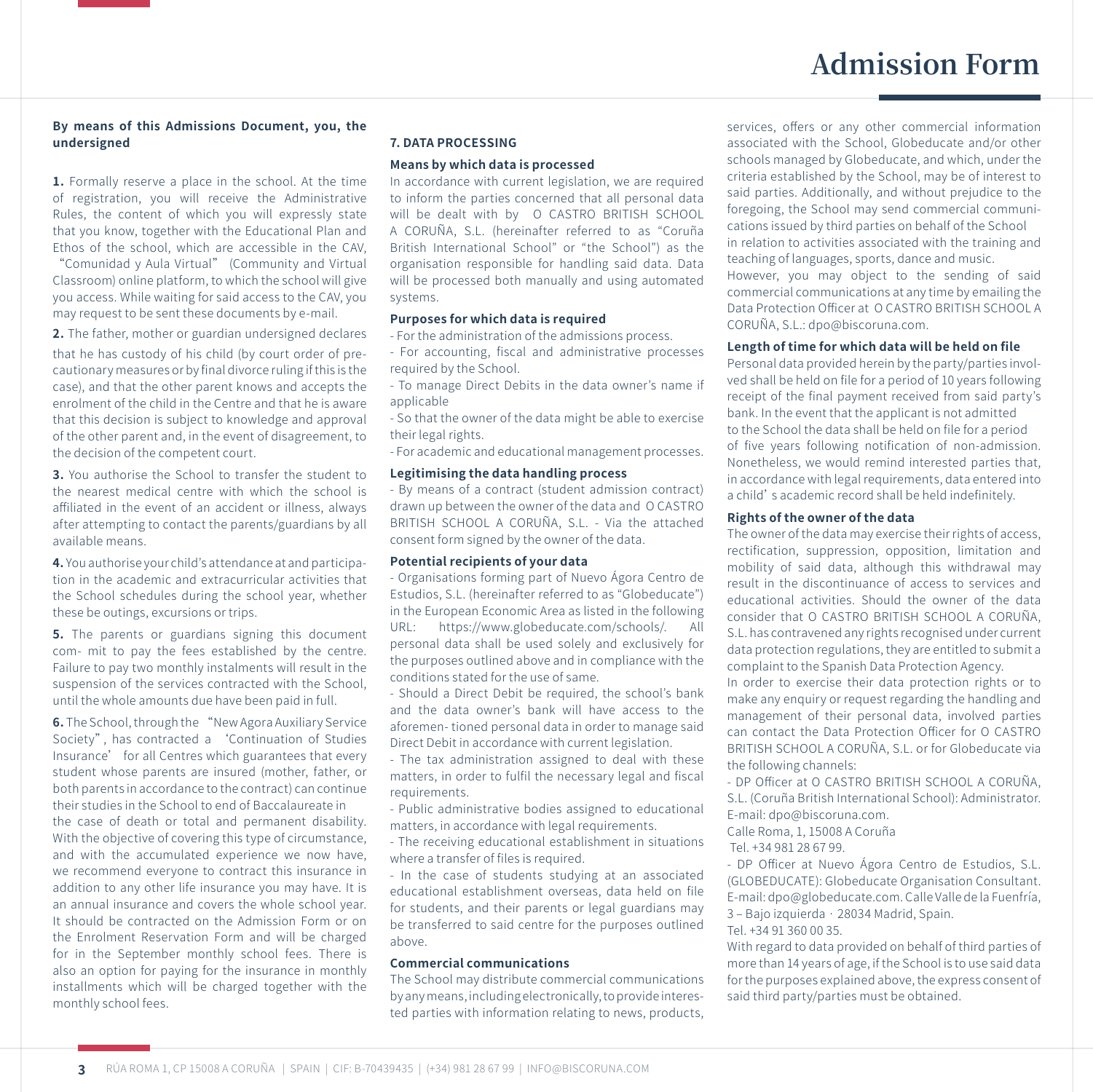## **Admission Form**

#### **8. IMAGE RIGHTS**

#### **Means by which data is processed**

In accordance with current legislation, we are required to inform the parties concerned that all personal data will be dealt with by O CASTRO BRITISH SCHOOL A CORUÑA, S.L. (hereinafter referred to as "Coruña British International School" or "the School") as the organisation responsible for handling said data. Data will be processed both manually and using automated systems.

#### **Purposes for which data is required**

**-** Total or partial use of students' images and/or voice recordings (hereinafter referred to as "the contents") for publication in both online and offline forums, including but not limited to, Nuevo Ágora Centro de Estudios, S.L. (hereinafter referred to as "Globeducate") websites or the websites of any of the individual schools that form part of Globeducate, publication on current or future social networks in relation to promoting the activities undertaken at the School, including end of course activity photographs, sporting, cultural, and scholastic events both for promotional purposes and for the purposes of distributing information in respect of the activities conducted at the Educational establishments that form part of Globeducate. Permission to use the student's images and/or voice in these terms is granted by marking an X in the following box

**-** Total or partial use of students' images and/or voice recordings (hereinafter referred to as "the contents") for publication only in password-protected online platforms, including but not limited to, educational platforms owned by Globeducate, such as CAV, or those password-protec- ted platforms that the School may use at any time, and offline platforms located in places where the access is restricted to the School community (such as the interior of the School), in relation to promoting the activities undertaken at the School, including end of course activity photographs, sporting, cultural, and scholastic events both for promotional purposes and for the purposes of distributing information in respect of the activities conducted at the Educational establishments that form part of Globeducate. Permission to use the student's images and/or voice in these terms is granted by marking an X in the following box

- This authorisation covers all legally permitted temporal and territorial ambits and the referred to data can be used in all publications issued by Globeducate, always in accordance with Civil Protection Law 1/1982 5 May (Civil Protection of the Right to Honour, Personal and Family intimacy and to Own image and Law 1/1996 15 January Legal Protection of Minors).

#### **Legitimising the data handling process**

Via consent provided by the owner of the data.

#### **Recipients of your data:**

Organisations forming part of Globeducate in the European Economic Area as listed in the following URL: https://www.globeducate.com/schools/. All personal data shall be used solely and exclusively for the purposes outlined above and in compliance with the conditions stated for the use of same.

#### **Length of time your data will be held on file**

In accordance with the foregoing, unless you have marked the box indicating that you do not agree to the use of your personal data under the terms stated above, your data will be held on file indefinitely as part of our archive.

#### **Rights of the owner of the data**

Additionally, the owner of the data may exercise their rights of access, rectification, suppression, opposition, limitation and mobility of said data. Should the owner of the data consider O CASTRO BRITISH SCHOOL A CORUÑA, S.L. has contravened any rights recognised under current data protection regulations, they are entitled to submit a complaint to the Spanish Data Protection Agency. In order to exercise their data protection rights or to make any enquiry or request regarding the handling and management of their personal data, involved parties can contact the Data Protection Officer for O CASTRO BRITISH SCHOOL A CORUÑA, S.L., or for Globeducate via the following channels:

- DP Officer at O CASTRO BRITISH SCHOOL A CORUÑA, S.L. (Coruña British International School): Administrator. E-mail: dpo@biscoruna.com.

Calle Roma, 1, 15008 A Coruña Tel. +34 981 28 67 99.

**-** DP Officer at Nuevo Ágora Centro de Estudios, S.L. (GLOBEDUCATE): Globeducate Organisation Consultant. E-mail: dpo@globeducate.com.

Calle Valle de la Fuenfría, 3 – Bajo izquierda

28034 Madrid, Spain.

#### Tel. +34 91 360 00 35.

With regard to data provided on behalf of third parties of more than 14 years of age, if the School is to use said data for the purposes explained above, the express consent of said third party/parties must be obtained.

**9.** The duration of the present document of Admissions, Renewal and Authorisation is one school year, renewable each year by the parties by mutual accord. The parties reserve the right to cancel the present document unilaterally at the end of each school year. In addition, the School reserves the right to cancel the present document during the school year in the specific disciplinary cases contemplated in its Internal Rules of Procedure.

**10.** The parents or guardians declare that they know and expressly accept the contents of this document.

11. In order to resolve any discrepancy deriving from the interpretation or application of the present document, the father, mother or if applicable the legal representative of the student expressly accepts to submit to the Courts and Tribunals corresponding to the School's location.

#### **Signed Father / Mother / Legal Guardian**

(cross out those that do not apply) Signature of both tutors required (if applicable)



MARK X IN THE BOX if you consent to your personal data being used under the terms outlined above.

(if more than 14 years of age)

**Student's signature if applicable**

MARK X IN THE BOX if you consent to your personal data being used under the terms outlined above.

Date: On ..................................................... of ................................ year 20........... NOTE: The amounts paid for admissions and reservation, if applicable, are non-refundable

#### **Signature & stamp of the School**



Coruña **BRITISH INTERNATIONAL SCHOOL** 

A CORUÑA

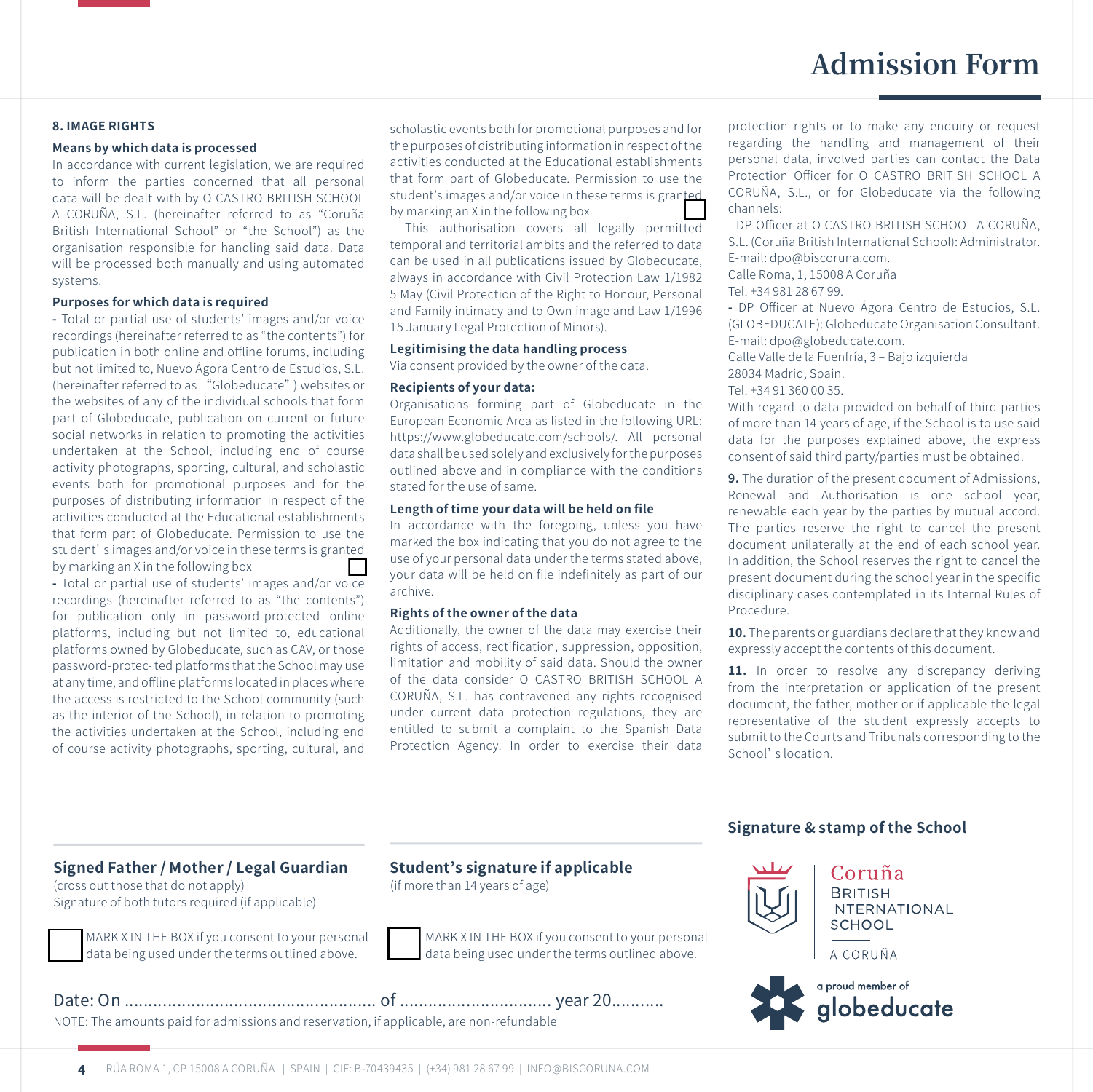

Debtor's account number

Type of payment and recurrent payment or a set of payment or  $\Box$  One-off Payment

SWIFT BIC